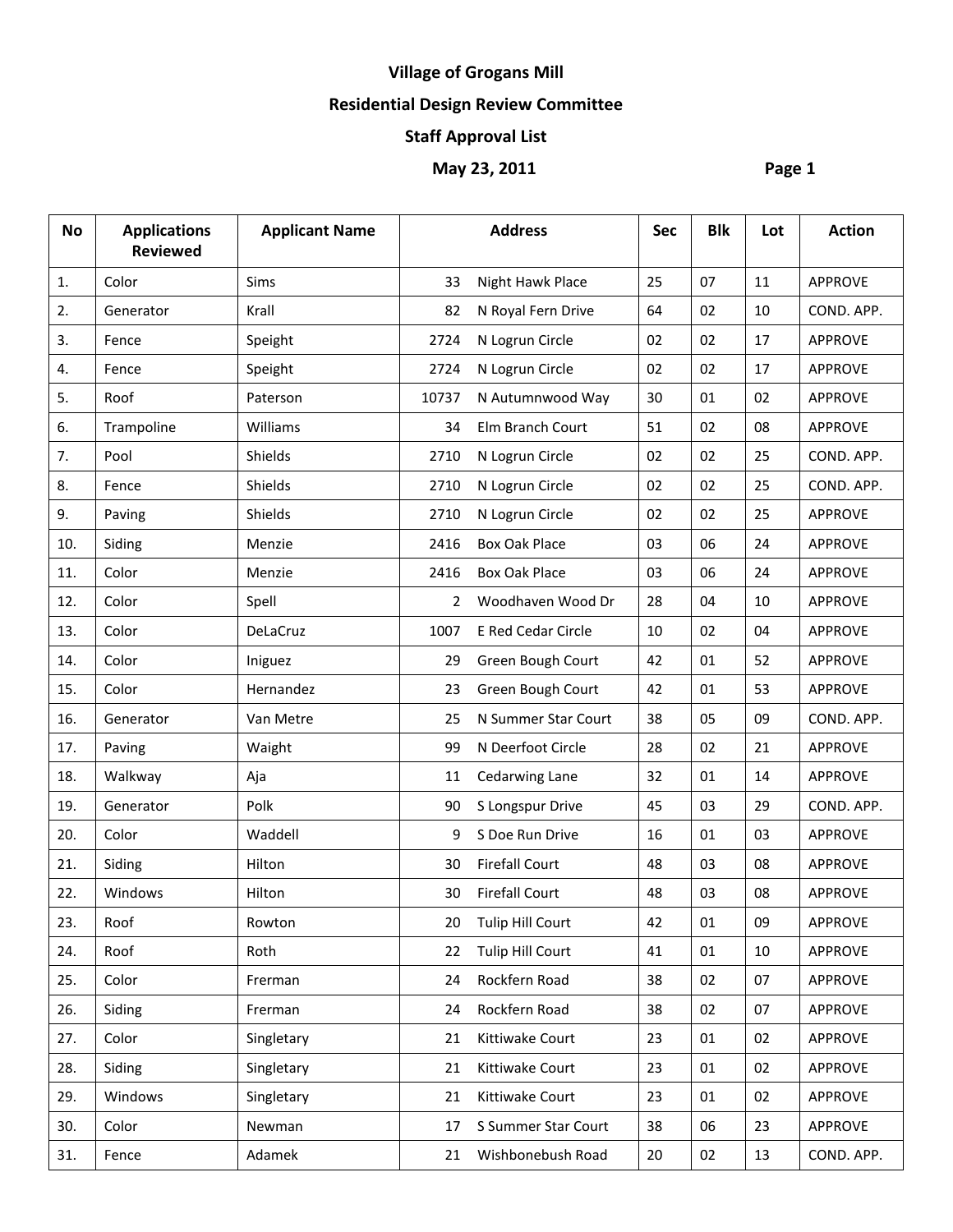# **Village of Grogans Mill**

## **Residential Design Review Committee**

#### **Staff Approval List**

## **May 23, 2011 Page 2**

| <b>No</b> | <b>Applications</b><br><b>Reviewed</b> | <b>Applicant Name</b> |              | <b>Address</b>           | Sec | <b>Blk</b> | Lot | <b>Action</b>  |
|-----------|----------------------------------------|-----------------------|--------------|--------------------------|-----|------------|-----|----------------|
| 32.       | <b>Tree Removal</b>                    | McDonald              | 2003         | Royal Oak Place          | 03  | 09         | 39  | <b>APPROVE</b> |
| 33.       | <b>Home Construction</b>               | Peavy                 | 38           | Redbud Ridge Place       | 54  | 01         | 25  | COND. APP.     |
| 34.       | Color                                  | Montano               | 1706         | N Red Cedar Circle       | 10  | 03         | 09  | APPROVE        |
| 35.       | Patio                                  | Triplett              | 90           | S Tranquil Path          | 61  | 02         | 08  | <b>APPROVE</b> |
| 36.       | Roof                                   | Zimmerman             | 16           | N Timber Top Drive       | 13  | 02         | 61  | <b>APPROVE</b> |
| 37.       | Roof                                   | Zimmerman             | 6            | <b>Moonvine Court</b>    | 27  | 01         | 03  | <b>APPROVE</b> |
| 38.       | Fence                                  | <b>Simmons</b>        | 72           | W Timberspire Court      | 38  | 04         | 113 | <b>APPROVE</b> |
| 39.       | Fence                                  | Bayot                 | 208          | S Deerfoot Circle        | 28  | 01         | 55  | COND. APP      |
| 40.       | Fence                                  | Krueger               | 212          | S Deerfoot Circle        | 28  | 01         | 56  | COND. APP      |
| 41.       | Pool                                   | Entwistle             | 10           | <b>Coldsprings Court</b> | 60  | 03         | 10  | COND. APP.     |
| 42.       | Arbor                                  | Millan                | 22           | <b>Firefall Court</b>    | 48  | 03         | 06  | COND. APP.     |
| 43.       | Paving                                 | Millan                | 22           | <b>Firefall Court</b>    | 48  | 03         | 06  | <b>APPROVE</b> |
| 44.       | <b>Tree Removal</b>                    | Foster                | 2912         | Crossvine Circle         | 06  | 07         | 02  | <b>APPROVE</b> |
| 45.       | <b>Tree Removal</b>                    | Perez                 | 28           | N Rain Forest Court      | 38  | 05         | 33  | <b>APPROVE</b> |
| 46.       | Color                                  | Moody                 | 53           | <b>Blue Fox Road</b>     | 26  | 02         | 14  | <b>APPROVE</b> |
| 47.       | Roof                                   | Claypool              | 23           | S Brook Pebble Court     | 38  | 04         | 33  | <b>APPROVE</b> |
| 48.       | Fence                                  | Nicolary              | $\mathbf{1}$ | Cross Fox Lane           | 11  | 01         | 11  | COND. APP.     |
| 49.       | Pool                                   | Nicolary              | $\mathbf{1}$ | Cross Fox Lane           | 11  | 01         | 11  | COND. APP.     |
| 50.       | Fence                                  | Loving                | 17           | <b>Blue Fox Road</b>     | 26  | 02         | 05  | APPROVE        |
| 51.       | Arbor                                  | Loving                | 17           | <b>Blue Fox Road</b>     | 26  | 02         | 05  | APPROVE        |
| 52.       | Generator                              | Scorsone              | 5            | <b>Maystar Court</b>     | 17  | 01         | 40  | COND. APP.     |
| 53.       | Windows                                | <b>Black</b>          | 9            | Marsh Millett Court      | 28  | 06         | 61  | <b>APPROVE</b> |
| 54.       | <b>Tree Removal</b>                    | Zimmerman             | 68           | N Timber Top Drive       | 13  | 04         | 22  | COND. APP.     |
| 55.       | Color                                  | Stessel               | 16           | Night Hawk Place         | 25  | 07         | 20  | <b>APPROVE</b> |
| 56.       | Fountain                               | Panatier              | 7            | Anne's Court             | 58  | 01         | 04  | COND. APP.     |
| 57.       | Color                                  | Henley                | 11903        | S Red Cedar Circle       | 03  | 01         | 17  | <b>APPROVE</b> |
| 58.       | Roof                                   | Massey                | 7            | Rain Walk Court          | 38  | 06         | 47  | APPROVE        |
| 59.       | Roof                                   | Simpler               | 215          | N Dreamweaver Circle     | 65  | 02         | 03  | APPROVE        |
| 60.       | Roof                                   | Engel                 | 1714         | N Red Cedar Circle       | 10  | 03         | 13  | APPROVE        |
| 61.       | Color                                  | Patel                 | 172          | S Deerfoot Circle        | 28  | 01         | 46  | <b>APPROVE</b> |
| 62.       | Deck                                   | Smith                 | 26           | S Sumer Star Court       | 38  | 06         | 07  | APPROVE        |